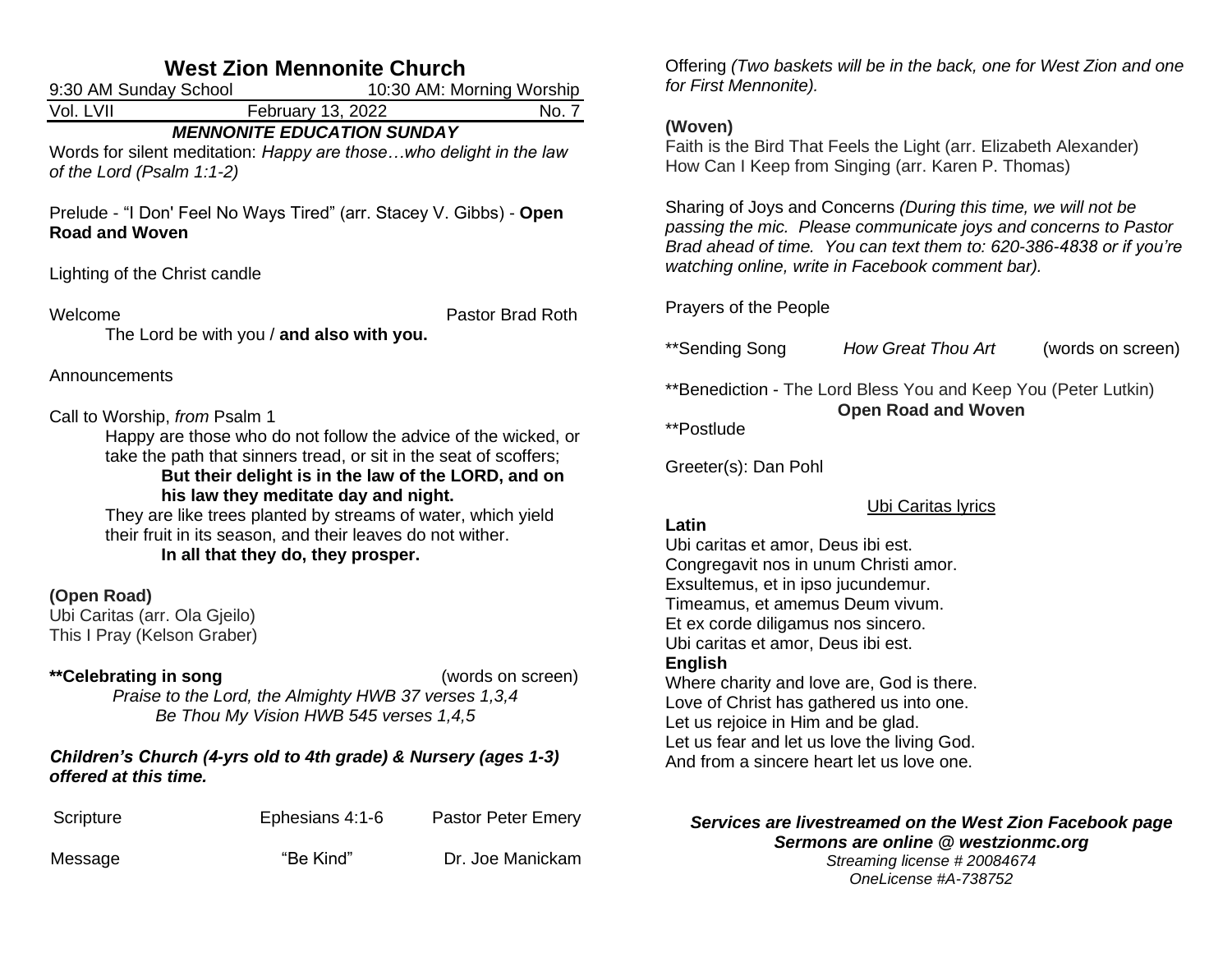# **Sunday, February 20, 2022 (WZ)**

| 10:00 AM: Prayer in Conf Room          | 10:30 AM: Worship Service           |
|----------------------------------------|-------------------------------------|
| <b>Message: Pst Kathy Neufeld Dunn</b> | <b>Accompanist: Carla Stucky</b>    |
| <b>Worship Leader: Pastor Brad</b>     | <b>Scripture: Wynona Becker</b>     |
| Greeter(s): Jim & Joanne Stucky        | <b>Singers: Jennifer &amp; Lory</b> |

# **Coming Events at West Zion**

| Today:      | Prayer Lab 10 AM, Mennonite Education Sunday at<br>West Zion, potluck meal                        |
|-------------|---------------------------------------------------------------------------------------------------|
| Feb. $16$ : | Meals and MYM 5:45-7:00 pm joined by FEWZ/Jr                                                      |
| Feb. 18:    | Bloodmobile at WZ                                                                                 |
| Feb. 20:    | Prayer Lab 10 AM                                                                                  |
| Feb. 23:    | Meals and MYM 5:45-7:00 pm joined by FEWZ/Jr                                                      |
| Feb. 26:    | FEWZ serve meal at Christian Soup Ministry 1 pm,<br>bring donated supplies to WZ kitchen by 10 AM |
| Feb. 27:    | "Lamenting Racism" Discussion 9-9:45 AM, Prayer 10                                                |
| March 2:    | 7:00 PM, Ash Wednesday Service                                                                    |
| April 8-9:  | MCC Relief Sale in Hutchinson, KS                                                                 |
| April 14:   | Maundy Thursday                                                                                   |
| April 17:   | Easter Sunday                                                                                     |
|             |                                                                                                   |

**Our Mission**: God calls us into community to worship God and follow Jesus through the power and guidance of the Holy Spirit.

> **Pastor Brad Roth** Pastor's Cell: 620-386-4838 Pastor Brad's email: bradroth@westzionmc.org

> > **Secretary Carla Stucky's hours**: Thursdays 1:00-4:00 pm

> > > Church: 620-345-8143 Carla's cell: 620-386-0414

Church's email: secretary@westzionmc.org Website: www.westzionmc.org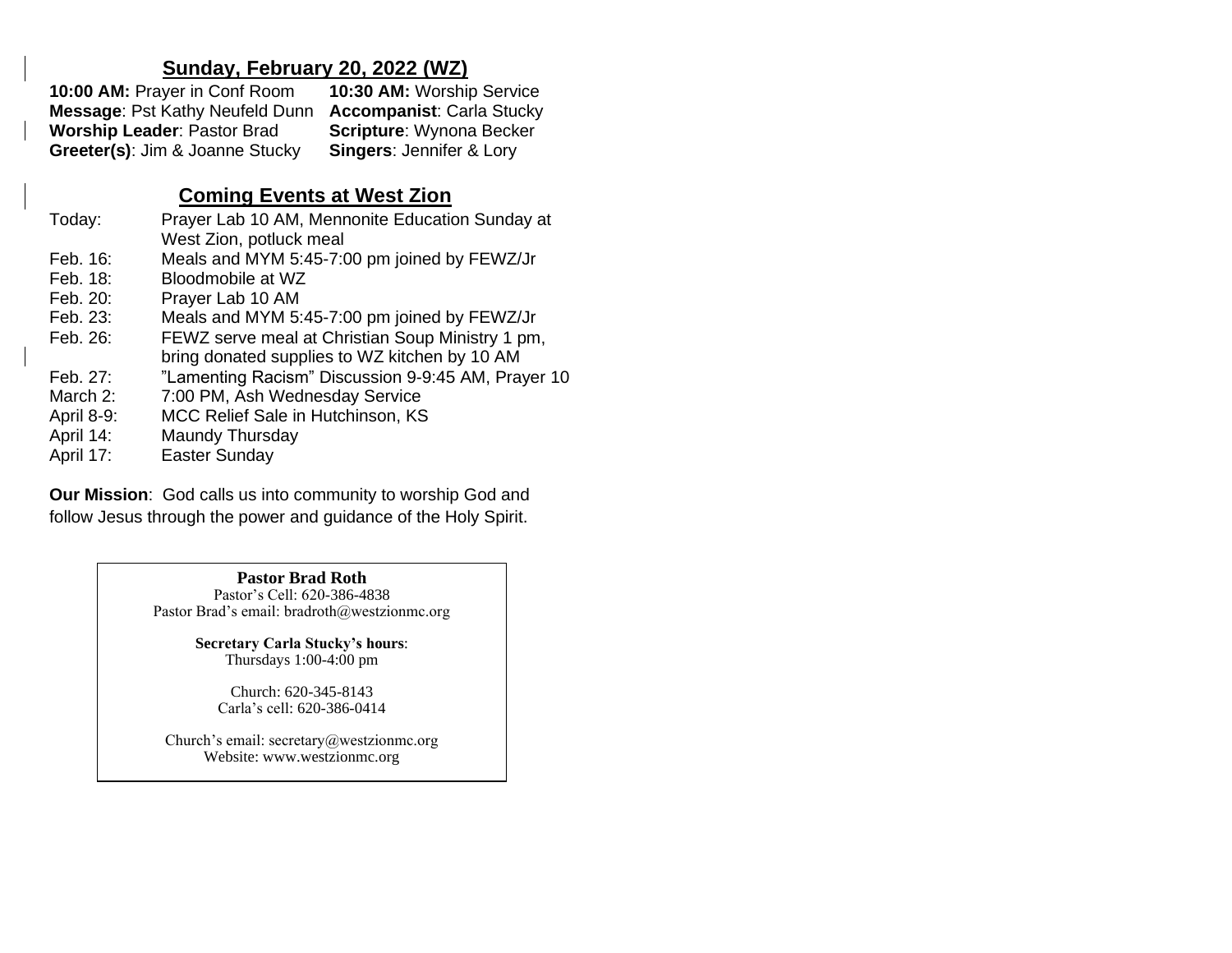# **WEST ZION ANNOUNCEMENTS**

Please have all bulletin announcements to the office by Thur. noon.

1. **We welcome** Dr. Joe Manickam, president of Hesston College, as he comes to bring the message today!

2. **We welcome** the members of *Open Road* and *Woven* from Bethel College today! The members of *Open Road* are: Jerod Kaufman, Nathan Garber, Phillip Balzer, Bryce Wilson, Trae Gehring, John Koontz, Seth Rudeen, Chris Strecker, Eli Regier. The members of *Woven* are: Allison Weaver, Julianna Schrag, Annie Carlson, Addie Regier, Kauffman, Halle Krehbiel, Rachel Miller, Charlie Gibson, Bethany Powls, Aubry Grame

3. Join us for a potluck meal after worship this morning! There will be plenty of food.

4. The **FEWZ Youth Group** will be preparing and serving a meal at the Christian Soup Ministry in Hutch on Saturday, Feb. 26. We could use your help with providing the food. Find the **neon green sheet to sign-up** in the foyer. Bring donated items to the West Zion kitchen by 10:00 am on Saturday morning, Feb. 26. Call Derek King with any questions, 717-201-1147. Thank you for your continued support of our youth!

5. On Monday February 14 **Christian Homemakers** and anyone interested are invited to carpool to Newton Breadbasket for lunch and work at the MCC Center. Meet at West Zion at 11:30 am if you would like to carpool.

6. **Information on Moundridge kindergarten and pre-k screenings** in April can be found on our foyer bulletin board.

7. Join Pastor Brad for a discussion of the Herald Press video series **"Lamenting Racism,"** Sunday mornings 9:00-9:45 AM, February 27 - April 10. "Lamenting Racism" applies the Bible to the challenge of racism in America and opens space for self-reflection. Racism is a challenging topic for our times, but one worth wrestling with.

8. **Thank you** to Bonnie and Glenda for past decorations in the foyer and sanctuary, and to Lory as the new Visual Arts chair. The decorations are appreciated and enjoyed!

9. An article featuring Rich and Marge Huxman can be found on the foyer bulletin board. They were featured in Harvey County Now.

## **General Announcements**

10. First Mennonite Church of Halstead will be hosting their annual **Verenike Supper** this year on Feb. 26 from 4-7pm. This will be a drive-thru supper at the church. Verenike, ham gravy, sausage, a pickle, and a cookie will be served. The donation proceeds will benefit Safe Hope, New Hope Shelter, and the Kansas MCC Relief Sale. Safe Hope provides domestic and sexual violence advocacy services to Harvey and surrounding counties. New Hope Shelter serves homeless men, women, and children in Harvey and surrounding counties. First Mennonite Church is located at 427 W 4th Street.

11. Bethel College events can be found on the foyer bulletin board.

12. **Everence®** will hold an informative Social Security and retirement income webinar on Tuesday, Feb. 15, starting at 6:30 p.m. Specifics will include Social Security strategies, including when to begin taking benefits, risks that can impact your retirement savings plus strategies to help your income last throughout retirement. There will also be plenty of time for questions. Information will be presented by staff from the Everence offices in Central Kansas. To register contact Everence at 316-283-3800, 877-467-7294 or [central.kansas@everence.com.](mailto:central.kansas@everence.com)

13. There is a **national blood crisis** and you have the opportunity to help out at the Community Blood Drive on Feb 18 from noon to 6:00 PM. It will be held at West Zion. For an appointment call 1-800-733- 2767 or visit [www.redcrossblood.org](http://www.redcrossblood.org/) and use "Moundridge" for the sponsor code. If you have any questions, call Denise Stucky at 620- 386-0112 or send an email to [hdstucky@mtelco.net.](mailto:hdstucky@mtelco.net)

14. Whitestone Mennonite (629 Crescent Dr in Hesston) is inviting you to a **come and go "comforter knotting"** event on Feb. 25 from 9:30 am to 8 pm and on Feb. 26 from 9:30 am to 3 pm. The Resource Center is overflowing with comforter tops that need completed by spring. If you can use a needle and tie a knot, you can help! Face masks are encouraged. Bring your own beverage if desired. Grab-ngo snacks will be available. Call Judy Reimer at 620-327-4765 for questions.